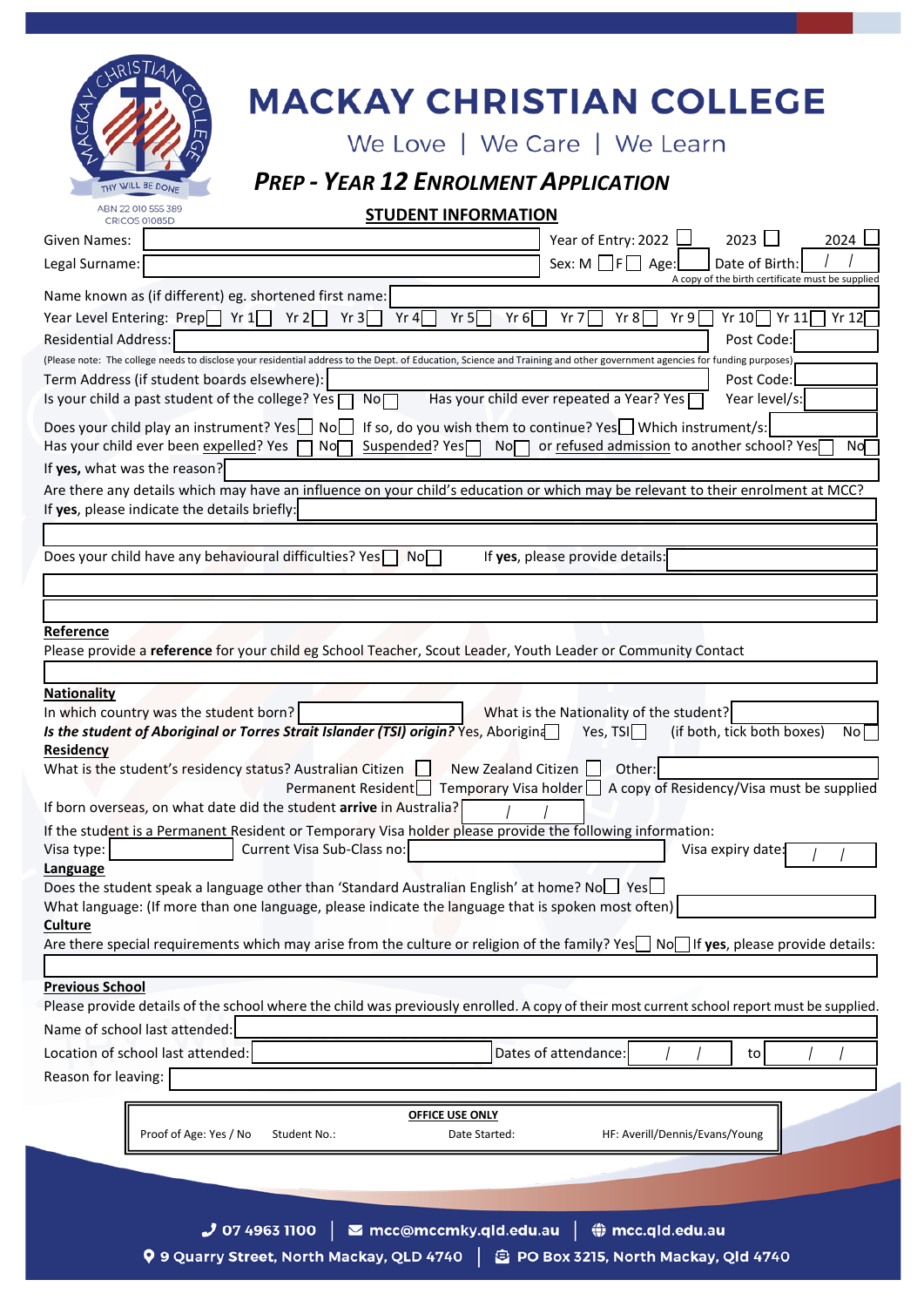# **PARENT/GUARDIAN/CAREGIVER INFORMATION**

**Mother/Guardian/Caregiver**: Each biological parent has equal legal rights to information about the child unless the Early Learning Centre is provided with a copy of Court Orders stating otherwise.

| Full name of Mother/Caregiver:                                                                                                                                                                         |                                    |
|--------------------------------------------------------------------------------------------------------------------------------------------------------------------------------------------------------|------------------------------------|
| <b>Residential Address:</b>                                                                                                                                                                            | Post Code:                         |
| <b>Mailing Address:</b>                                                                                                                                                                                | Post Code:                         |
| Mobile:<br>Work Ph:<br>Home Ph:                                                                                                                                                                        |                                    |
| Email:                                                                                                                                                                                                 |                                    |
| Place of Employment:<br>Occupation:                                                                                                                                                                    |                                    |
| Married $\Box$<br>Separated $\Box$<br>Divored<br><b>Marital Status:</b><br>Engaged $\Box$<br>De Facto $\Box$<br>Single $\Box$                                                                          | Widowed<br>Deceased                |
| Full Time [<br>Shared Care $\Box$<br>Are you a past student of the college? Yes $\Box$ No $\Box$<br>Living with child?<br>No <sub>1</sub><br>$\sim$                                                    |                                    |
| Father/Guardian/Caregiver: Each biological parent has equal legal rights to information about the child unless the Early Learning<br>Centre is provided with a copy of Court Orders stating otherwise. |                                    |
| Full name of Father/Caregiver:                                                                                                                                                                         |                                    |
| <b>Residential Address:</b>                                                                                                                                                                            | Post Code:                         |
| <b>Mailing Address:</b>                                                                                                                                                                                | Post Code:                         |
| Mobile:<br>Work Ph:<br>Home Ph:                                                                                                                                                                        |                                    |
| Email:                                                                                                                                                                                                 |                                    |
| Place of Employment:<br>Occupation:                                                                                                                                                                    |                                    |
| <b>Marital Status:</b><br>Married $\Box$<br>Separated $\Box$<br>De Facto<br>Engaged $\Box$<br>Single $\Box$<br>Divorced                                                                                | Deceased<br>Widowed <sup>[1]</sup> |
| Living with child?<br>Full Time $\Box$<br>Shared Care $\Box$<br>Are you a past student of the college? Yes $\Box$<br>No                                                                                | No                                 |
| <b>Step Parent/Guardian/Caregiver:</b>                                                                                                                                                                 |                                    |
| Full name of Step Parent/Caregiver:                                                                                                                                                                    |                                    |
| <b>Residential Address:</b>                                                                                                                                                                            | Post Code:                         |
| <b>Mailing Address:</b>                                                                                                                                                                                | Post Code:                         |
| Mobile:<br>Work Ph:<br>Home Ph:                                                                                                                                                                        |                                    |
| Email:                                                                                                                                                                                                 |                                    |
|                                                                                                                                                                                                        |                                    |
| Place of Employment:<br>Occupation:                                                                                                                                                                    |                                    |
| Separated $\Box$<br>Married $\Box$<br>Single<br>Divored<br>De Facto $\Box$<br><b>Marital Status:</b><br>Engaged $\Box$                                                                                 | Deceased<br>Widowed $\Box$         |
| Living with child?<br>Full Time $\square$<br>Shared Care $\Box$<br>No<br>Are you a past student of the college? Yes $\Box$                                                                             | No                                 |
| <b>Step Parent/Guardian/Caregiver:</b>                                                                                                                                                                 |                                    |
| Full name of Step Parent/Caregiver:                                                                                                                                                                    |                                    |
| <b>Residential Address:</b>                                                                                                                                                                            | Post Code:                         |
| <b>Mailing Address:</b>                                                                                                                                                                                | Post Code:                         |
| Mobile:<br>Home Ph:<br>Work Ph:                                                                                                                                                                        |                                    |
| Email:                                                                                                                                                                                                 |                                    |
| Place of Employment:<br>Occupation:                                                                                                                                                                    |                                    |
| <b>Marital Status:</b><br>Separated $\Box$<br>De Facto $\Box$<br>Married $\Box$<br>Engaged $\Box$<br>Single $\Box$<br>Divorced                                                                         | Widowed $\Box$<br>Deceased         |

Page 2 Full and frank disclosure is required otherwise initial or ongoing enrolment will be affected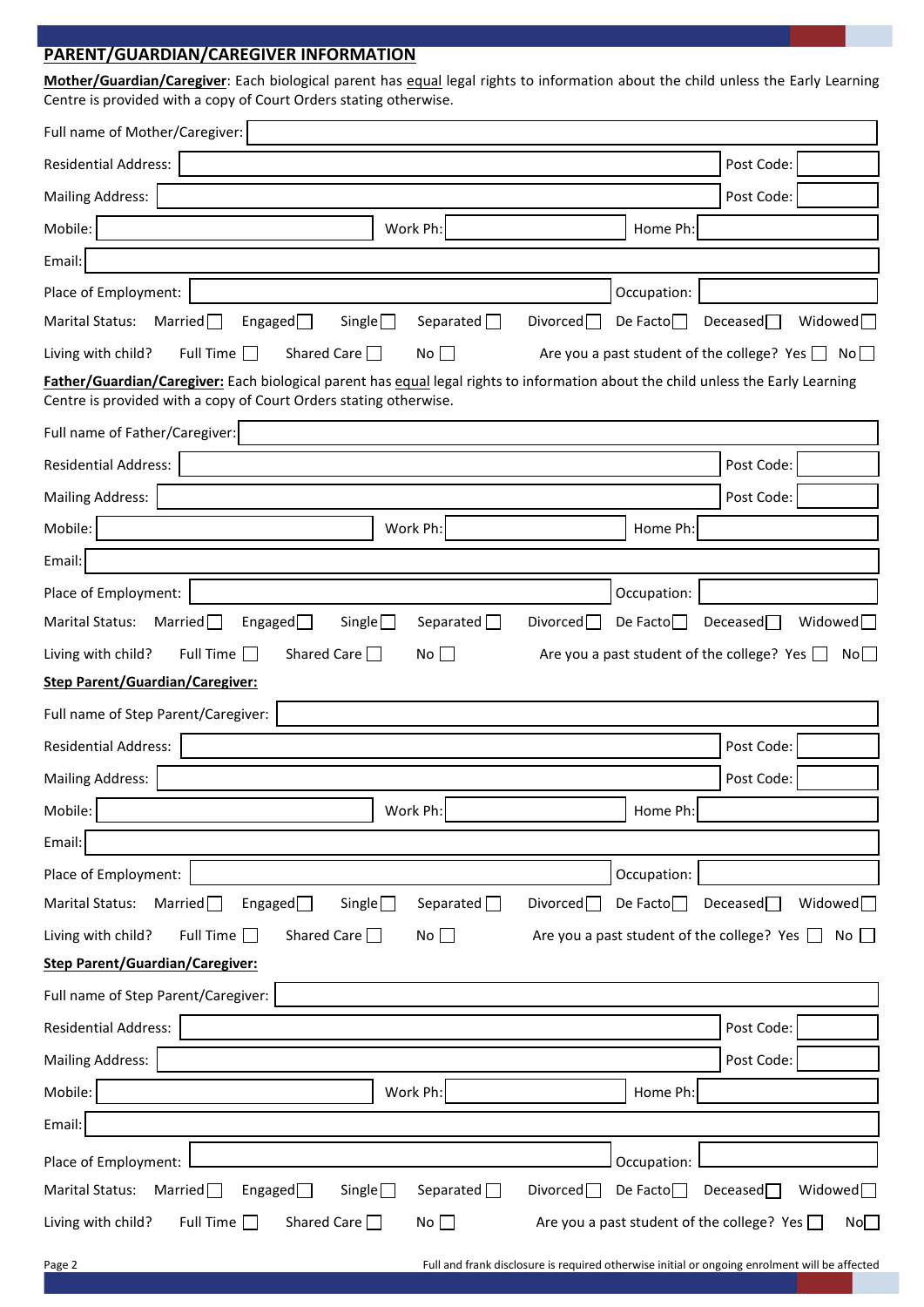| <b>LEGAL GUARDIAN</b>                                                          |                                                                                                                                                                                                                                                                                    |                                   |
|--------------------------------------------------------------------------------|------------------------------------------------------------------------------------------------------------------------------------------------------------------------------------------------------------------------------------------------------------------------------------|-----------------------------------|
| Who is the Legal Guardian of the child? Mother $\Box$ Father $\Box$            | Both<br>Other: $\Box$                                                                                                                                                                                                                                                              | Please state:                     |
| If Yes, please provide details:                                                | Are there any other circumstances about the student seeking to be enrolled that the college should know prior to enrolment?                                                                                                                                                        |                                   |
|                                                                                | Shared care arrangements living apart from parental supervision subject to court orders child in foster care                                                                                                                                                                       | Other $\sqrt{\phantom{a}}$        |
|                                                                                |                                                                                                                                                                                                                                                                                    |                                   |
|                                                                                |                                                                                                                                                                                                                                                                                    |                                   |
|                                                                                | A copy of all Court Orders or other legal issues pertaining to the child must be supplied to the college.                                                                                                                                                                          |                                   |
|                                                                                |                                                                                                                                                                                                                                                                                    |                                   |
| <b>SIBLING INFORMATION</b>                                                     |                                                                                                                                                                                                                                                                                    |                                   |
| Name:                                                                          | Please list other children in the family, their ages, the schools they currently attend (if applicable) and their present year level:<br>Date of Birth:<br>Present School:                                                                                                         | Present Year Level:               |
|                                                                                |                                                                                                                                                                                                                                                                                    |                                   |
|                                                                                |                                                                                                                                                                                                                                                                                    |                                   |
|                                                                                |                                                                                                                                                                                                                                                                                    |                                   |
|                                                                                |                                                                                                                                                                                                                                                                                    |                                   |
|                                                                                |                                                                                                                                                                                                                                                                                    |                                   |
| <b>PERMISSIONS</b>                                                             |                                                                                                                                                                                                                                                                                    |                                   |
| <b>Publicity</b>                                                               |                                                                                                                                                                                                                                                                                    |                                   |
|                                                                                | Periodically the college will take photographs and/or videos as a pictorial record of the educational programs and of student's                                                                                                                                                    |                                   |
|                                                                                | participation in them. This includes but is not limited to the Basilikos (College Yearbook), media presentations, television                                                                                                                                                       |                                   |
|                                                                                | advertisements, college website, social media and professional class photographs.                                                                                                                                                                                                  |                                   |
| I hereby give permission for my child to be included in all college publicity. | Yes                                                                                                                                                                                                                                                                                | $No \Box$ Date:                   |
| Signature - Mother/Caregiver:                                                  | Father/Caregiver:                                                                                                                                                                                                                                                                  |                                   |
| <b>Information Release</b>                                                     |                                                                                                                                                                                                                                                                                    |                                   |
| (Child's Name) from their previous school.                                     | I hereby give permission for Mackay Christian College to access educational information for                                                                                                                                                                                        | Yes<br>No                         |
| Mother/Caregiver's Name:                                                       | Signature:                                                                                                                                                                                                                                                                         | Date:                             |
| Father/Caregiver's Name:                                                       | Signature:                                                                                                                                                                                                                                                                         | Date:                             |
|                                                                                |                                                                                                                                                                                                                                                                                    |                                   |
| <b>BILLING RESPONSIBILITY</b>                                                  |                                                                                                                                                                                                                                                                                    |                                   |
|                                                                                | Please provide details of the person responsible for billing. Please note that any changes to the persons responsible for paying college<br>charges must be submitted in writing from both parties. A discount on school fees is available for parents/caregivers with an eligible |                                   |
| concession card. This discount does not apply to college levies.               |                                                                                                                                                                                                                                                                                    |                                   |
| Mother/Caregiver:                                                              | Signature:                                                                                                                                                                                                                                                                         | Phone:                            |
| Father/Caregiver:                                                              | Signature:                                                                                                                                                                                                                                                                         | Phone:                            |
| Joint Names:                                                                   | Signature:                                                                                                                                                                                                                                                                         | Phone:                            |
| <b>Billing Address/Email:</b>                                                  |                                                                                                                                                                                                                                                                                    |                                   |
| Do you hold a current Concession Card?                                         | No<br>If yes, please supply a copy.<br>Yes                                                                                                                                                                                                                                         |                                   |
| <b>CHURCH INFORMATION</b>                                                      |                                                                                                                                                                                                                                                                                    |                                   |
| Is the family actively associated with a Christian Church? No $\Box$           | If no, please list religion or culture of family:                                                                                                                                                                                                                                  |                                   |
|                                                                                | If yes, Church attended:<br><b>Yes</b>                                                                                                                                                                                                                                             |                                   |
| Is the student actively involved with:                                         | Sunday School<br>Church                                                                                                                                                                                                                                                            | Youth Group<br><b>Bible Study</b> |
| Please complete the following declaration as you are able:                     |                                                                                                                                                                                                                                                                                    |                                   |
|                                                                                | Mackay Christian College accepts children from a wide range of Christian denominations. The common and uniting factor in the college                                                                                                                                               |                                   |
|                                                                                | community is the Lordship of Jesus Christ. It is this factor which provides the basis for relationship between the college and the family<br>in the task of educating students. Therefore we believe it is important that parents understand the Christian focus of the school and |                                   |
|                                                                                | its aim to challenge students and through them, their families, to a personal commitment to Jesus Christ as Lord.                                                                                                                                                                  |                                   |

| I acknowledge Jesus Christ as my Lord and Saviour.                                                                              |  |            |  |       |  |  |  |
|---------------------------------------------------------------------------------------------------------------------------------|--|------------|--|-------|--|--|--|
| Mother/Caregiver's Name:                                                                                                        |  | Signature: |  | Date: |  |  |  |
| Father/Caregiver's Name:                                                                                                        |  | Signature: |  | Date: |  |  |  |
| I do not share the same experience of faith but I respect this position and it is my desire for my child to be enrolled in MCC. |  |            |  |       |  |  |  |
|                                                                                                                                 |  |            |  |       |  |  |  |
| Mother/Caregiver's Name:                                                                                                        |  | Signature: |  | Date: |  |  |  |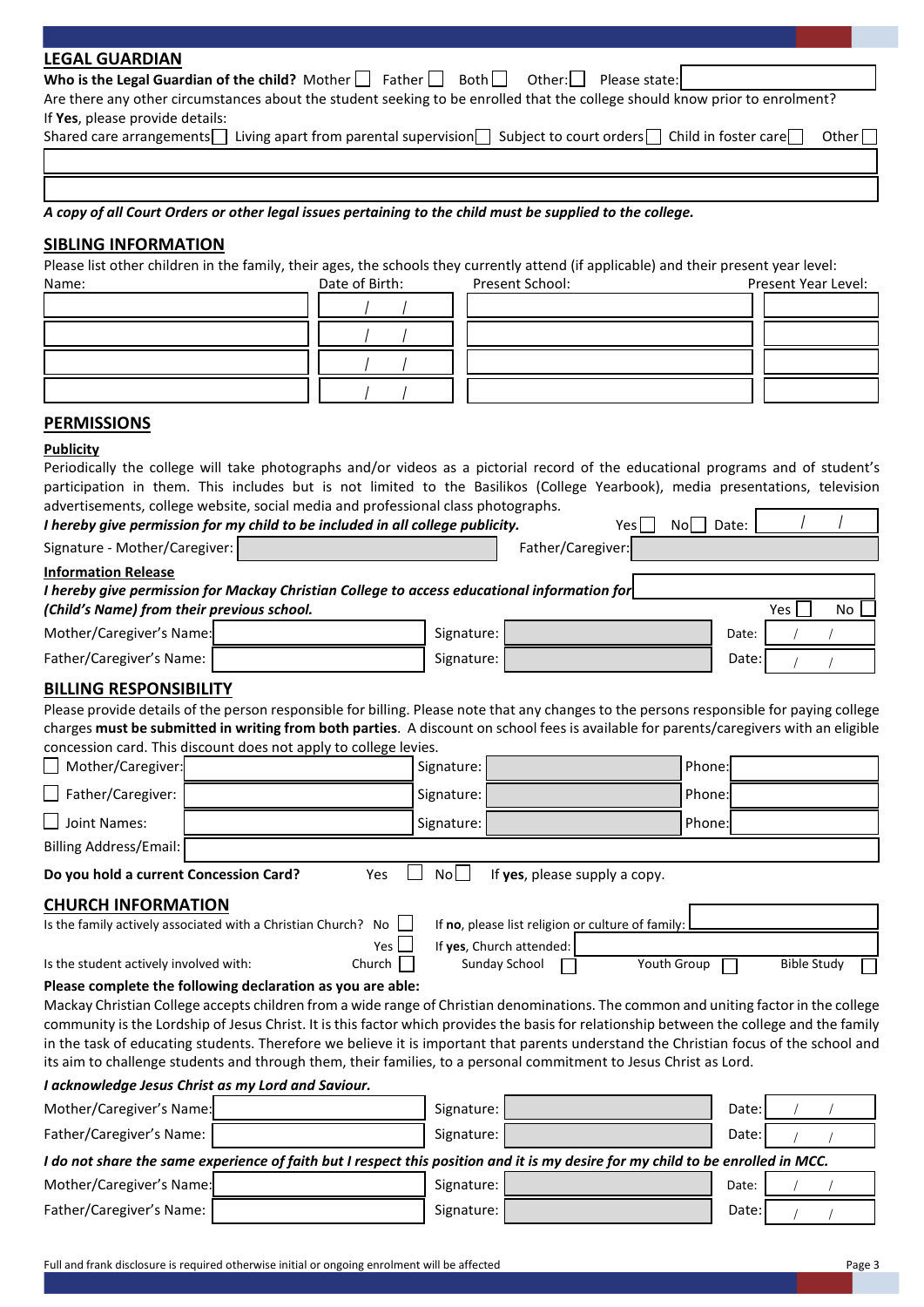## **DEVELOPMENT PROFILE**

Does your child have learning difficulties? Yes No I Has your child ever received Learning Support? Yes  $\Box$  No  $\Box$ 

|   |  | $\Box$ If <b>yes</b> , please specify: |  |
|---|--|----------------------------------------|--|
| П |  | If you your love                       |  |

Has your child received additional support from the following services? Social Worker Physiotherapist Paediatrician Speech Therapist Psychologist Other Has your child been diagnosed with any of the following?

| <b>Condition (please tick)</b>                                |                                                |                                                     |                               |
|---------------------------------------------------------------|------------------------------------------------|-----------------------------------------------------|-------------------------------|
| Attention Deficit Disorder                                    | <b>Central Auditory</b><br>Processing Disorder | <b>Intellectual Disability</b>                      | Speech-Language<br>Impairment |
| Attention Deficit<br><b>Hyperactivity Disorder</b>            | Dysgraphia                                     | <b>Oppositional Defiant</b><br>Disorder             | Visual Impairment             |
| <b>Auditory Processing</b><br><b>Disorder</b>                 | <b>Dyslexia</b>                                | Physical Impairment                                 | Other:                        |
| Autistic Spectrum Disorder<br>(including Asperger's Syndrome) | Hearing Impairment                             | Social/Emotional Disorder<br>(Psychiatric Disorder) |                               |
|                                                               |                                                |                                                     |                               |

Is your child taking **medication** for this? Yes  $\Box$  No  $\Box$  Type and Dosage:

Please provide **Specialist's letter of diagnosis** and most recent **Individualised Education/Support/Behaviour Plan** from previous school.

# **STUDENT MEDICAL INFORMATION**

#### **Emergency Contacts Other than Parents** *(to be used when attempts to contact parents are unsuccessful)*

**If we cannot contact you in the event of an emergency, please provide contact details of at least two other contacts.** Ideally, the contact person should be someone who lives in Mackay and who is able to act on your behalf in an emergency. **Please ensure that you have discussed with the people listed on this page their willingness to act as emergency contacts for your child.**

| 1. Name: |          | Relationship to child: |
|----------|----------|------------------------|
| Mobile:  | Work Ph: | Home Ph:               |
|          |          |                        |
| 2. Name: |          | Relationship to child: |
| Mobile:  | Work Ph: | Home Ph:               |
|          |          |                        |
| 3. Name: |          | Relationship to child: |
| Mobile:  | Work Ph: | Home Ph:               |

#### **Emergency Details**

#### **This information is required in the case of an emergency where your child needs to be transported to hospital by ambulance:**

| Doctor/Medical Centre/Hospital Name:    |                                          |            |
|-----------------------------------------|------------------------------------------|------------|
| Doctor/Medical Centre/Hospital Phone:   |                                          |            |
| Doctor/Medical Centre/Hospital Address: |                                          |            |
| <b>Medicare No:</b>                     | <b>Private Health Cover: Yes</b><br>No l | Fund Name: |
|                                         |                                          |            |

In an emergency, which parent/caregiver should be contacted first?

#### **Administration of Medical Care**

The guidelines for the administration of medication to children are as follows:

- a) The college First Aid Officer may only administer medication when the medication is in correct pharmaceutical packaging, is labelled by the pharmacist with the student's full and correct name and the dosage. This includes medication purchased over the counter.
- b) Parents/caregivers must complete a **Request to Administer Medication Form** which is available from the College Office. We will under no circumstances administer medication without the pharmacist's label and written instruction from the parent/caregiver.
- c) If a student is unwell and the parent/caregiver or emergency contact cannot be reached, the student will be admitted to First Aid or alternatively remain in the classroom.
- d) Please note that the college is **unable to administer Panadol** to students. In the event of a student experiencing a headache or other form of pain and being in need of pain relief, the College Office will phone you (the parent/caregiver) or emergency contact with the option of collecting your child or bringing appropriate medication to the college to administer to the child yourself.
	- *I have read and understood this information.*
	- *I hereby give permission for the provision of any necessary urgent medical treatment for my child and I agree to pay any costs incurred as a result of this treatment.*

| Signature - Mother/Caregiver: | Date: |  |
|-------------------------------|-------|--|
| Signature - Father/Caregiver: | Date: |  |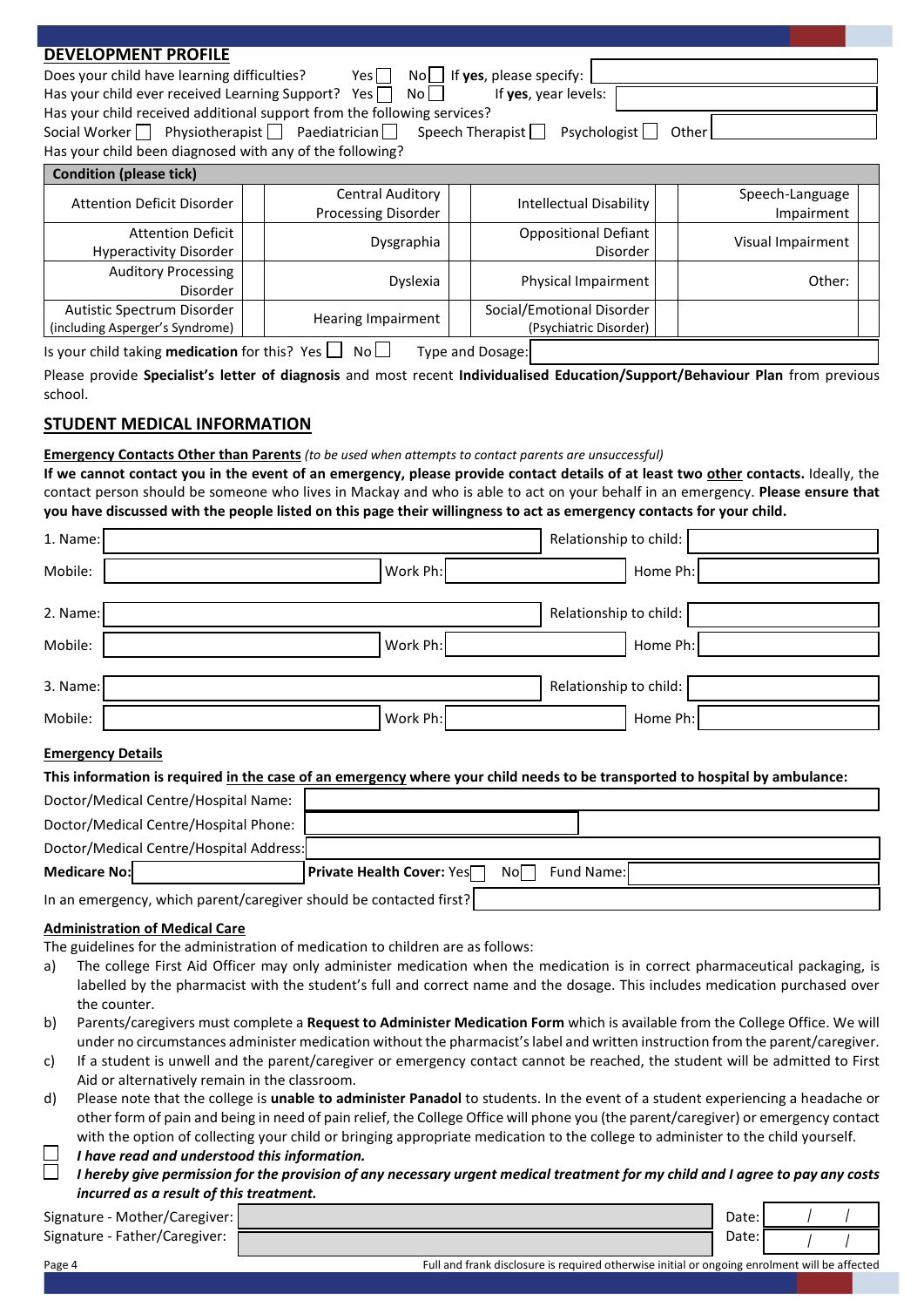#### **Student Medical Details**

Does your child suffer from any of the following conditions? Yes  $\Box$  No  $\Box$  If yes, please provide specific details below:

| <b>Condition</b>                | Details (warning signs / Symptoms / Occurrence / Treatment / Medications /<br>Restrictions, etc) | Please indicate<br>(tick) if condition<br>is severe? |
|---------------------------------|--------------------------------------------------------------------------------------------------|------------------------------------------------------|
| <b>Acquired Brain Injury</b>    |                                                                                                  |                                                      |
| Anxiety                         |                                                                                                  |                                                      |
| <b>Anaphylaxis</b>              |                                                                                                  |                                                      |
| Asthma                          |                                                                                                  |                                                      |
| <b>Blood Disorder</b>           |                                                                                                  |                                                      |
| <b>Cardiac Condition</b>        |                                                                                                  |                                                      |
| <b>Diabetes</b>                 |                                                                                                  |                                                      |
| Eczema                          |                                                                                                  |                                                      |
| <b>Epilepsy</b>                 |                                                                                                  |                                                      |
| <b>Hay Fever</b>                |                                                                                                  |                                                      |
| <b>Headaches/Migraines</b>      |                                                                                                  |                                                      |
| <b>Hearing/Sight Impairment</b> |                                                                                                  |                                                      |
| <b>Muscular/Joint Problems</b>  |                                                                                                  |                                                      |
| <b>Other</b> (Please specify)   |                                                                                                  |                                                      |

If your child requires **medication** to be given at the college for Asthma (Moderate to Severe), Anaphylaxis, Allergic Reaction, Diabetes (Type 1) or Epilepsy, please complete a **Request for Administration of Medication Form** (available from the office).

Has the student been admitted to hospital for Asthma? Yes  $\Box$  No $\Box$ 

#### **Allergic Reaction Management Plan**

| Does your child have any allergies e.g. Latex (Bandaids), Nuts, Eggs, Animals, Dairy Products, Bee Stings etc.<br>Yes II | No |
|--------------------------------------------------------------------------------------------------------------------------|----|
| If yes A copy of the student's Allergy Management Plan and/or Emergency Action Plan which your Medical Practitioner has  |    |
| documented <b>must be provided</b> .                                                                                     |    |

If **yes,** type of allergy:

п

| Signs and symptoms of reaction:                                                                |     |           |
|------------------------------------------------------------------------------------------------|-----|-----------|
| What medication is taken (if any) for the prevention of allergic reaction:                     |     |           |
|                                                                                                |     |           |
| What treatment is followed if an allergic reaction occurs:                                     |     |           |
|                                                                                                |     |           |
| Has the student at any time in the past suffered from:                                         |     |           |
| A Localised reaction (any rash/itching/swelling at the point of contact with allergen)         | Yes | No $\Box$ |
| A Systematic reaction (any rash/itching/swelling away from the point of contact with allergen) | Yes | No.       |

Has the student been admitted to hospital for an allergic reaction? The Most Communication of the SNO No

Does the student take adrenaline (Epi-Pen) when suffering from an allergic reaction?  $Yes$   $\Box$  Yes No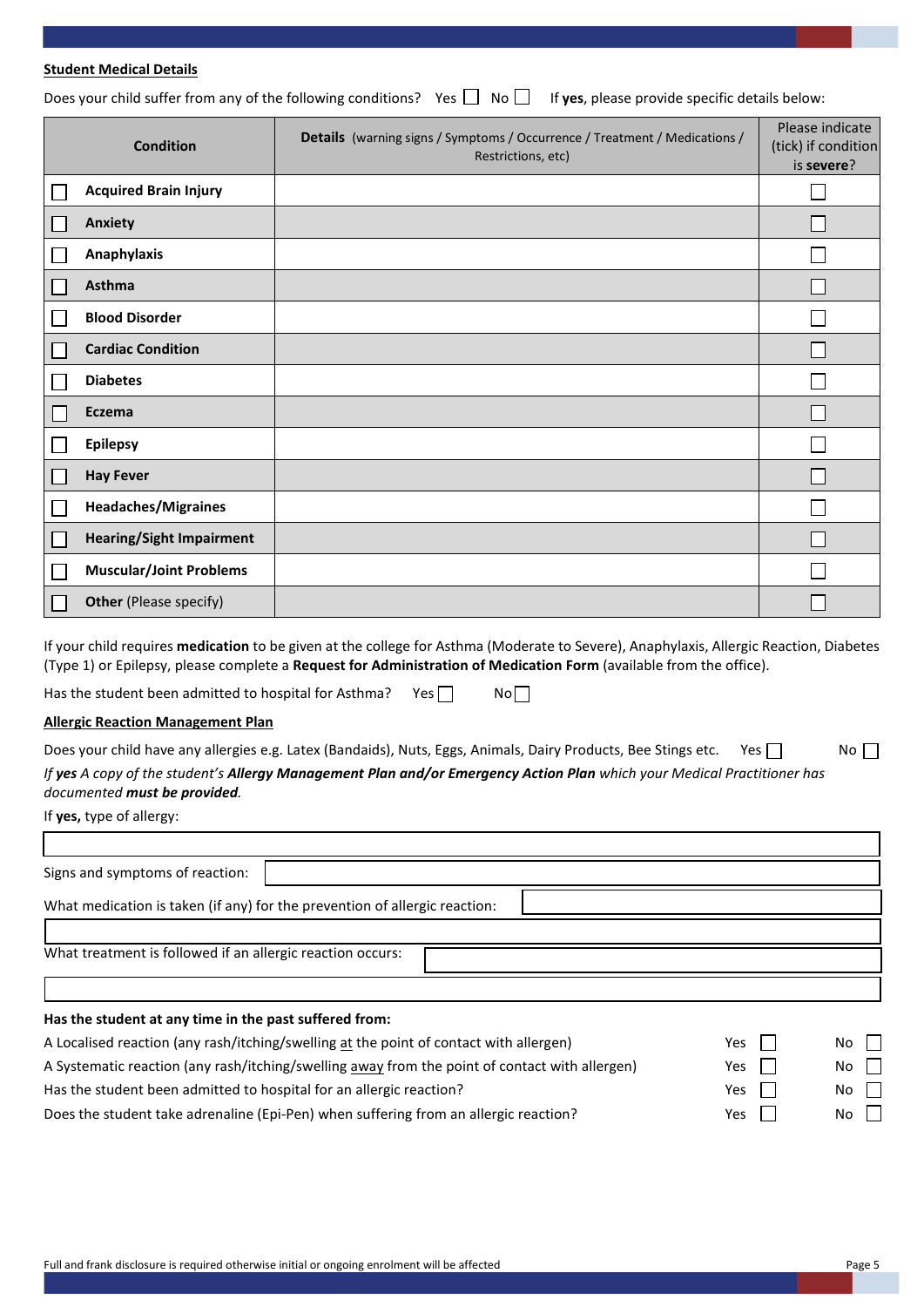# **How did you hear about Mackay Christian College?** (Please tick as many as apply to you)

|                         | Word of Mouth: Existing MCC Family |                             |                                                                                                 |  |
|-------------------------|------------------------------------|-----------------------------|-------------------------------------------------------------------------------------------------|--|
|                         | <b>Staff Member</b>                |                             |                                                                                                 |  |
|                         | Friend                             | Who?                        |                                                                                                 |  |
|                         | Work Colleague                     |                             |                                                                                                 |  |
|                         | Pastor                             |                             | (We would like to acknowledge Word of Mouth recommendations)                                    |  |
|                         | Past Parent/Student                |                             |                                                                                                 |  |
|                         | Church                             |                             |                                                                                                 |  |
| Advertising:            | Website                            |                             |                                                                                                 |  |
|                         | Radio                              |                             |                                                                                                 |  |
|                         | Television                         |                             |                                                                                                 |  |
|                         | Billboard                          |                             |                                                                                                 |  |
|                         | Letter Box Drop                    |                             |                                                                                                 |  |
|                         | Open Day                           |                             |                                                                                                 |  |
| Other:                  |                                    |                             |                                                                                                 |  |
|                         |                                    |                             |                                                                                                 |  |
|                         |                                    |                             | What influenced you to enrol at Mackay Christian College? (Please tick as many as apply to you) |  |
| Academic Excellence     |                                    | <b>College's Reputation</b> | <b>Co-Curricular Activities</b>                                                                 |  |
| <b>Christian Values</b> |                                    | Kindy to Year 12 School     | Unhappy with current school                                                                     |  |
| Discipline              |                                    | Past Parent/Student         | Looking for Independent Education                                                               |  |
| Locality                |                                    | <b>College Tour</b>         | Creative Academy                                                                                |  |
| Recommended by: Pastor  |                                    | <b>Existing Parent</b>      | <b>Staff Member</b>                                                                             |  |

**Other** 

# **ENROLMENT PRIORITY**

- 1. Principal's discretion
- 2. School reference or report which shows evidence of good behaviour
- 3. Siblings of current students, staff members and past families
- 4. Families who support the Christian ethos of the college
- 5. Capacity to contribute to broader college life
- 6. Ability to meet fee commitment
- 7. Order of receipt of application for enrolment

Placement can only be made if there are vacancies in the required year level. If places are unavailable at the time of application your enrolment will be placed on a waiting list unless you notify us otherwise. Completing the Enrolment Form or signing the Enrolment Contract is no guarantee of placement.

# **ENROLMENT PROCESS**

- 1. Parents/caregivers complete an enrolment application for each child in the family that they wish to enrol, ensuring all policies have been read and signed.
- 2. Parents/caregivers return application to Mackay Christian College with all supporting documents. This includes Birth Certificate, Visa details, current Student Report from previous school, copies of any Remedial Reports or Assessments, Network User Agreement, Court Orders and if applicable a current Concession Card, Medical Action Plan, Subject Choice Form, Gym Waiver Form, Prep Student Skills Checklist and Creative Academy Application Form. **Please note that enrolment applications cannot be processed until all documents are received.**
- 3. Once the complete application has been received, it will be submitted to the Enrolment Committee.
- 4. For Junior School Students (Prep-Year 6): An appointment will be made for a Reading Assessment.
- 5. The Enrolment Officer will notify you by phone of the Enrolment Committee's decision.
- 6. An Enrolment Interview will be organised with the Principal or his delegate for successful applications.
- 7. The student will be able to commence at Mackay Christian College in full and correct uniform.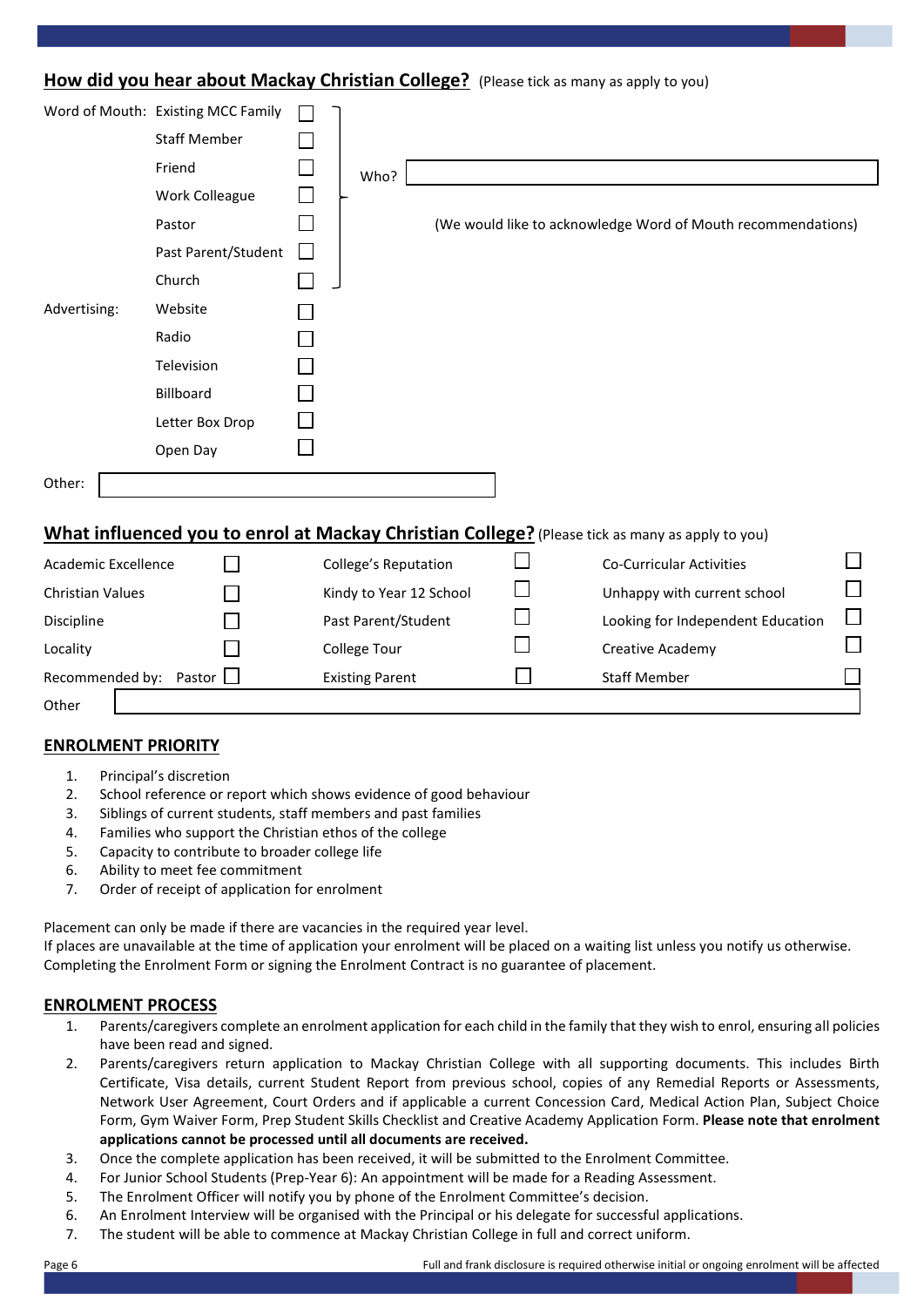## **INFORMATION REQUIRED BY MCEECDYA**

| The following details are required by the Ministerial Council for Education, Early Childhood Development and Youth Affairs<br>(MCEECDYA) for assessment and reporting purposes. |  |  |  |  |  |
|---------------------------------------------------------------------------------------------------------------------------------------------------------------------------------|--|--|--|--|--|
| <b>Mother/Guardian/Caregiver Name:</b>                                                                                                                                          |  |  |  |  |  |
| <b>Father/Guardian/Caregiver Name:</b>                                                                                                                                          |  |  |  |  |  |
| In which Country was the:                                                                                                                                                       |  |  |  |  |  |
| Mother/Guardian/Caregiver born:                                                                                                                                                 |  |  |  |  |  |
| Father/Guardian/Caregiver born:                                                                                                                                                 |  |  |  |  |  |
| What is the Nationality of the:                                                                                                                                                 |  |  |  |  |  |
| Mother/Guardian/Caregiver:                                                                                                                                                      |  |  |  |  |  |
| Father/Guardian/Caregiver:                                                                                                                                                      |  |  |  |  |  |

#### Do the parents/guardians/caregivers speak a language other than English at Home?

(If more than one language, indicate the one that is spoken most often.)

|                                               | Student | Mother/Caregiver                                                                                                       | Father/Caregiver |
|-----------------------------------------------|---------|------------------------------------------------------------------------------------------------------------------------|------------------|
| No, English only                              |         |                                                                                                                        |                  |
| Yes, Aboriginal English                       |         |                                                                                                                        |                  |
| Yes, Aboriginal Kriol                         |         |                                                                                                                        |                  |
| Yes, Afrikaans                                |         |                                                                                                                        |                  |
| Yes, Cantonese                                |         |                                                                                                                        |                  |
| Yes, Creole                                   |         |                                                                                                                        |                  |
| Yes, Filipino                                 |         |                                                                                                                        |                  |
| Yes, French                                   |         |                                                                                                                        |                  |
| Yes, German                                   |         |                                                                                                                        |                  |
| Yes, Indonesian                               |         |                                                                                                                        |                  |
|                                               |         |                                                                                                                        |                  |
| Yes, Kiwai                                    |         |                                                                                                                        |                  |
| Yes, Madi                                     |         |                                                                                                                        |                  |
| Yes, Maori                                    |         |                                                                                                                        |                  |
| Yes, Meriam Mir                               |         |                                                                                                                        |                  |
| Yes, Pidgin English                           |         |                                                                                                                        |                  |
| Yes, Samoan                                   |         |                                                                                                                        |                  |
| Yes, Solomon Islands Pijin                    |         |                                                                                                                        |                  |
| Yes, Tongan                                   |         |                                                                                                                        |                  |
|                                               |         |                                                                                                                        |                  |
| Yes,                                          |         |                                                                                                                        |                  |
|                                               |         | Yes, Other Australian Indigenous / Cape York Peninsula / Arnhem Land & Daly River Region / Kimberley Area languages or |                  |
|                                               |         |                                                                                                                        |                  |
| Yes, Other not listed above - please specify: |         |                                                                                                                        |                  |

#### What is the highest year of school the parents/guardians/caregivers have completed?

(For persons who have never attended school, mark Year 9 or equivalent or below)

|                                                                                                                                                                                                                               | Mother/Caregiver | Father/Caregiver |
|-------------------------------------------------------------------------------------------------------------------------------------------------------------------------------------------------------------------------------|------------------|------------------|
| D manufacture measurement of the contract of the contract of the contract of the contract of the contract of the contract of the Year 12 or equivalent measurement of the contract of the contract of the contract of the con |                  |                  |
|                                                                                                                                                                                                                               |                  |                  |
| D mean 10 or equivalent measurement contracts and contracts are determined and contracts are determined and the Version of Discovering C                                                                                      |                  |                  |
|                                                                                                                                                                                                                               |                  |                  |

#### What is the level of the highest qualification the parents/guardians/caregivers have completed?

(Mark one box only in each column)

| Mother/Caregiver | Father/Caregiver |
|------------------|------------------|
|                  |                  |
|                  |                  |
|                  |                  |
|                  |                  |